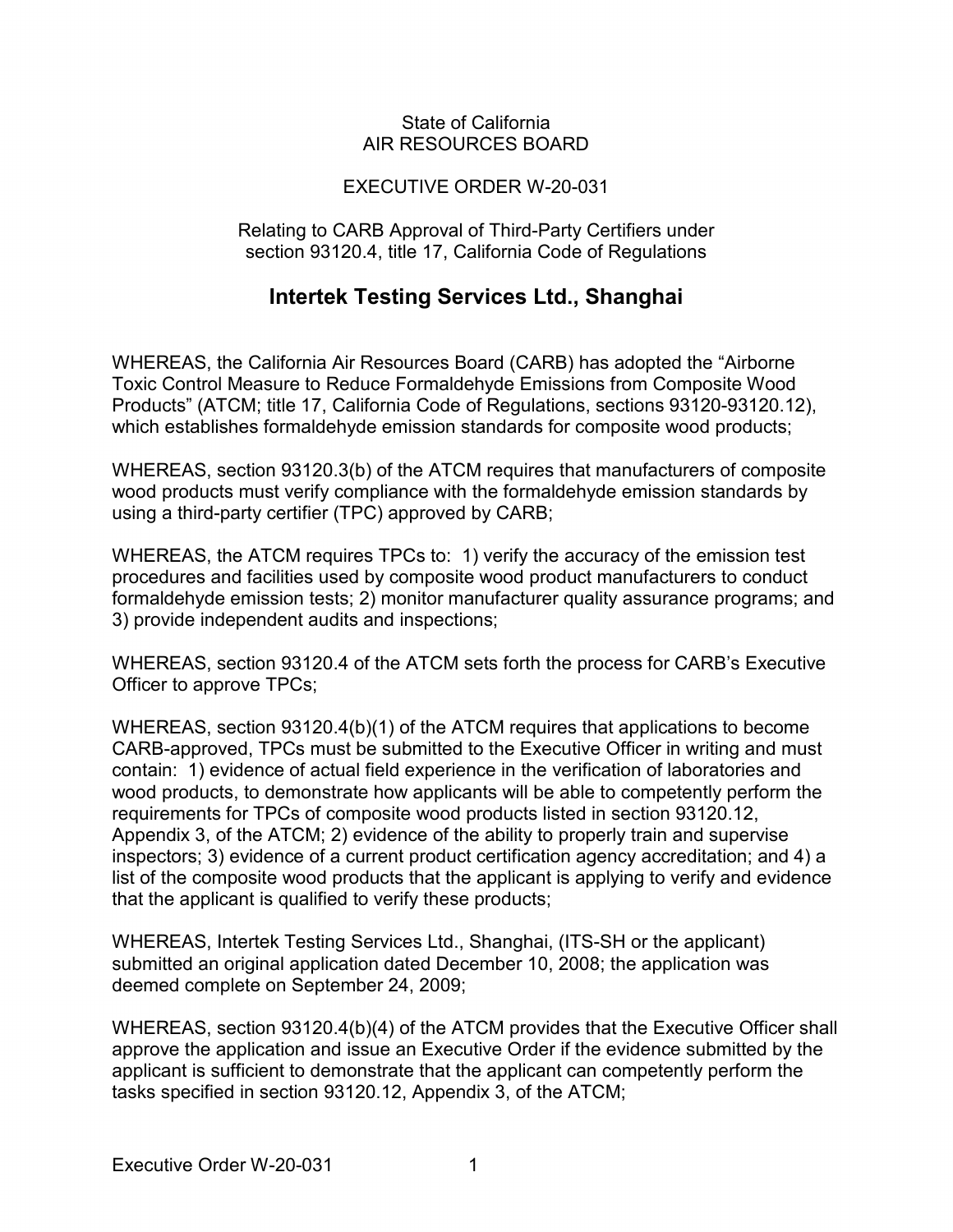WHEREAS, ITS-SH was issued Executive Order W-09-031, signed on December 3, 2009;

 WHEREAS, section 93120.4(b)(4) of the ATCM allows CARB-approved TPCs to apply for re-approval to CARB by submitting an updated application;

WHEREAS, ITS-SH submitted the original and the updated applications for approval to CARB as follows:

| <b>Executive Order</b><br># | <b>Date Received</b> | <b>Date Signed</b> | <b>Actions</b>                                                                                                               |
|-----------------------------|----------------------|--------------------|------------------------------------------------------------------------------------------------------------------------------|
| W-09-031                    | 12/10/2008           | 12/3/2009          | Original                                                                                                                     |
| W-09-031A                   | 12/10/2009           | 2/10/2010          | Amendment to reflect the<br>current certification<br>program                                                                 |
| W-12-031                    | 1/20/2012            | 3/15/2012          | Renewal                                                                                                                      |
| W-14-031                    | 2/20/2014            | 6/4/2014           | Renewal                                                                                                                      |
| W-16-031                    | 2/14/2016            | 5/23/2016          | Renewal                                                                                                                      |
| W-16-031A                   | 11/28/2017           | 1/25/2018          | Amendment to add<br><b>Intertek Testing Services</b><br>- Guangzhou (ITS-GZ)<br>as a subcontracted<br>laboratory for testing |
| W-18-031                    | 4/2/2018             | 7/23/2018          | Renewal                                                                                                                      |

WHEREAS, ITS-SH submitted an updated application for re-approval to CARB on February 25, 2020, and indicated:

- ITS-SH no longer uses ITS-GZ as a subcontracted laboratory for mill testing;
- ITS-SH uses ITS-GZ as a subcontracted laboratory for equivalence testing of their small chamber test method;

WHEREAS, ITS-SH's updated application for re-approval to CARB was deemed complete on July 30, 2020;

 WHEREAS, the Executive Officer finds that the complete, updated application for section 93120.4(b)(1); and re-approval demonstrated the TPC's ability to continue to comply with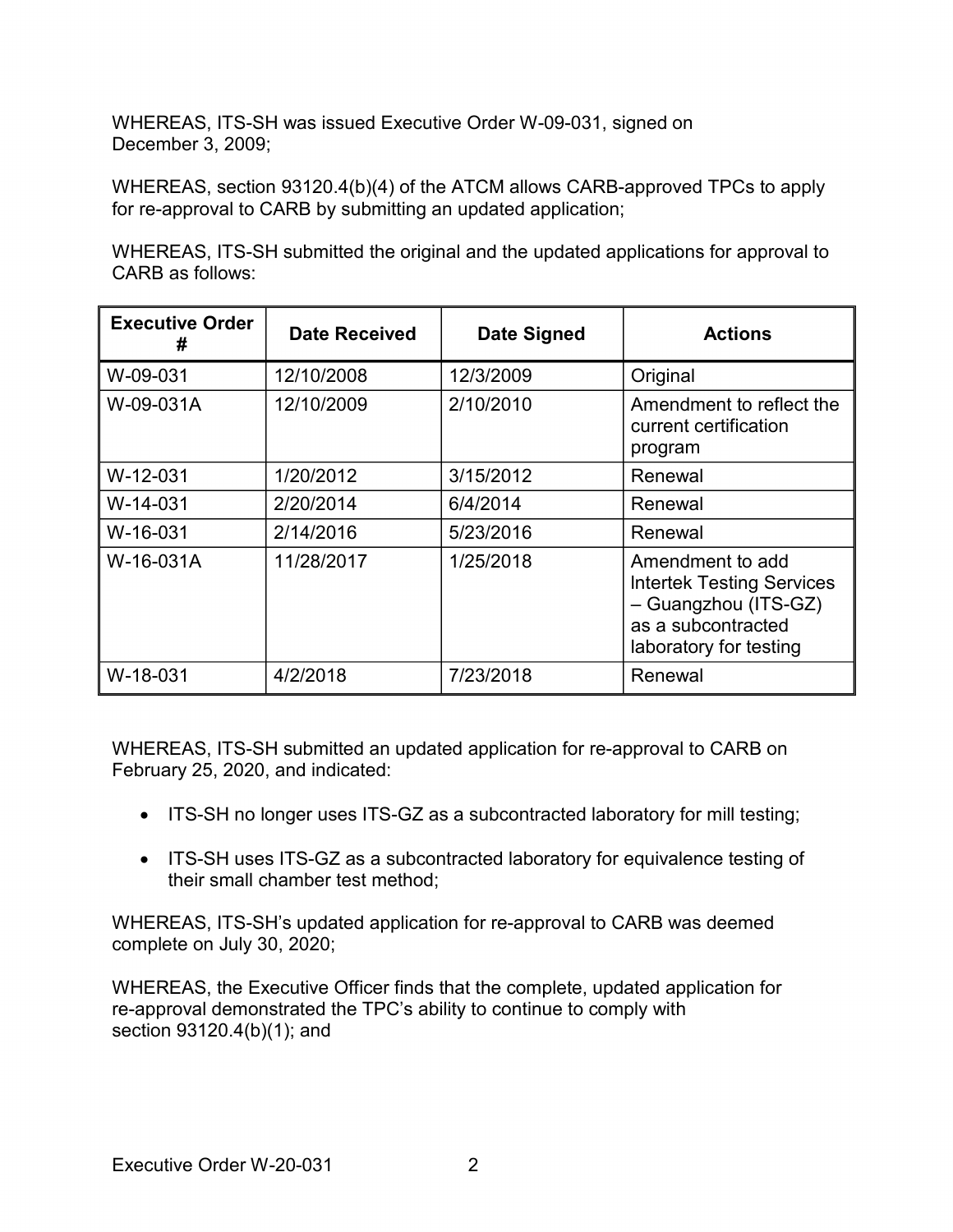appropriate that Executive Order W-18-031 be superseded by this Executive Order W-20-031. WHEREAS, the Executive Officer approved ITS-SH's request for re-approval, and it is

 NOW, THEREFORE, IT IS ORDERED that ITS-SH is hereby approved as a TPC and is issued the following number designating them as a CARB-approved TPC: **TPC-031**.

 BE IT FURTHER ORDERED that ITS-SH is a CARB-approved TPC for the following composite wood products: hardwood plywood, particleboard, and medium density fiberboard

fiberboard.<br>BE IT FURTHER ORDERED that this approval is subject to the following conditions:

- 1. ITS-SH must provide their CARB-approved TPC number to each manufacturer it Appendix 3, of the ATCM. has subcontracted with for services, as specified in section [93120.12,](https://93120.12)
- 2. ITS-SH and their subcontractor listed in Attachment A must participate in an inter-laboratory study of their primary and/or secondary chamber facilities.
- 3. If ITS-SH wishes to use a subcontractor other than those listed in Attachment A, the tasks for which it is employed. ITS-SH shall not use the subcontractor unless the Executive Officer approves the request in writing. ITS-SH must submit a request to the Executive Officer in writing and must provide evidence to demonstrate that the subcontractor can competently perform
- expire, or revoked within the duration of this Executive Order. 4. ITS-SH shall immediately notify the Executive Officer if any accreditation or certification provided in support of their initial application is renewed, allowed to

 BE IT FURTHER ORDERED that this Executive Order W-20-031 supersedes Executive Order W-18-031, which was issued on July 23, 2018.

 application to the Executive Officer as provided in section 93120.4 of the ATCM. BE IT FURTHER ORDERED that this Executive Order shall have a duration of two years from the date it is executed; within 120 days prior to the expiration of this Executive Order, ITS-SH may apply for re-approval by submitting an updated

 BE IT FURTHER ORDERED that the Executive Officer may review and, for good ATCM. The Executive Officer shall not modify or revoke this Executive Order without specified in title 17, California Code of Regulations, section 60055.1 et seq. cause, modify or revoke this Executive Order as provided in section 93120.4(d) of the affording ITS-SH with the opportunity for a hearing in accordance with the procedures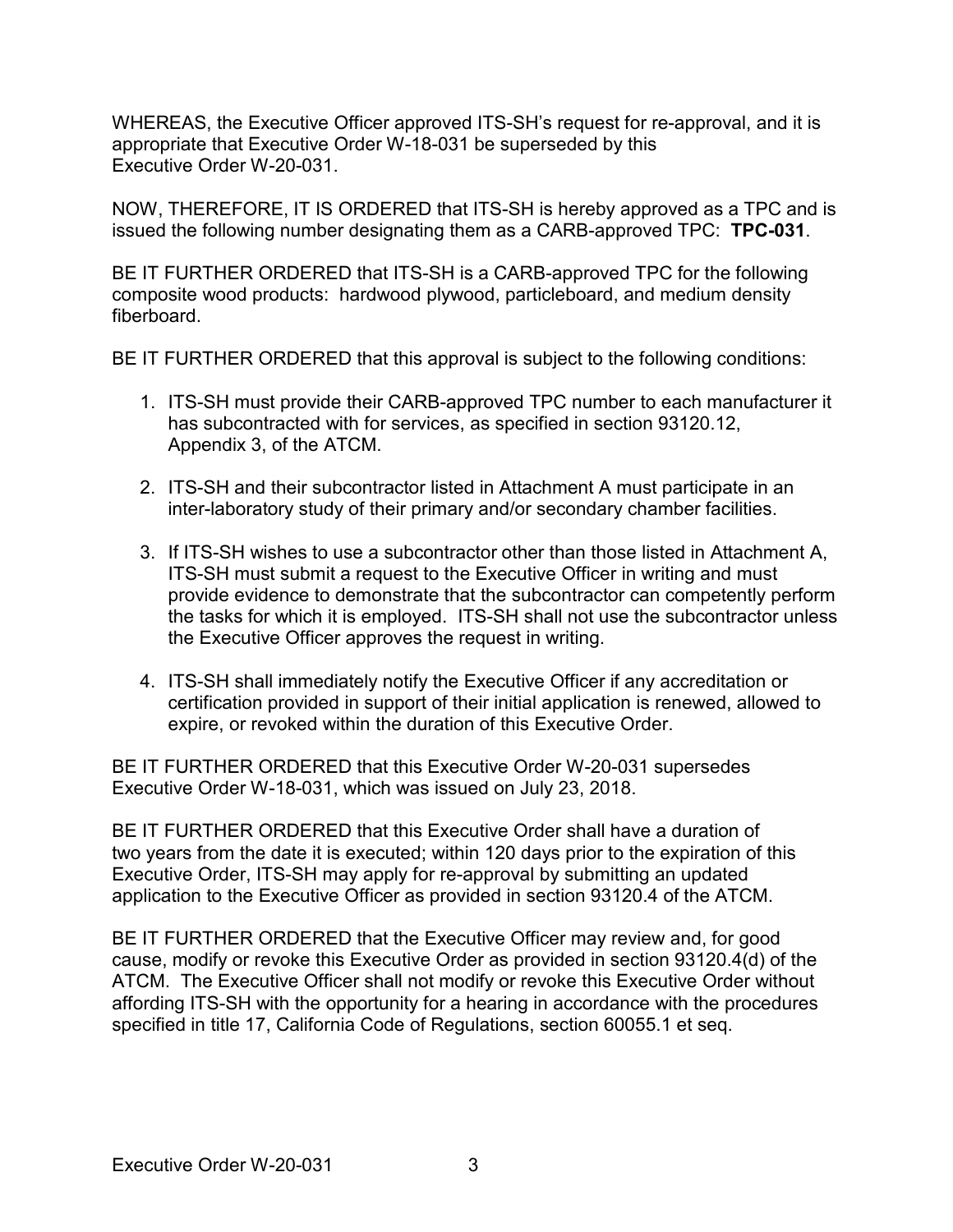BE IT FURTHER ORDERED that ITS-SH must maintain records in electronic or hard copy form for two years, for review by CARB upon request, as specified in section [93120.12,](https://93120.12) Appendix 3, of the ATCM.

 BE IT FURTHER ORDERED that on or before March 1 of each year, ITS-SH must section [93120.12,](https://93120.12) Appendix 3, of the ATCM. provide an annual report to CARB for the previous calendar year, as specified in

BE IT FURTHER ORDERED that ITS-SH must notify the Executive Officer in writing within 30 days of any change in their ability to carry out the responsibilities of this Executive Order.

Executed at Sacramento, California this  $4<sup>th</sup>$  day of August, 2020.

Pichaul Bys  $\mathcal{L}$  , we are the set of the set of the set of the set of the set of the set of the set of the set of the set of the set of the set of the set of the set of the set of the set of the set of the set of the set of the s

Richard Boyd, Chief Risk Reduction Branch Transportation and Toxics Division